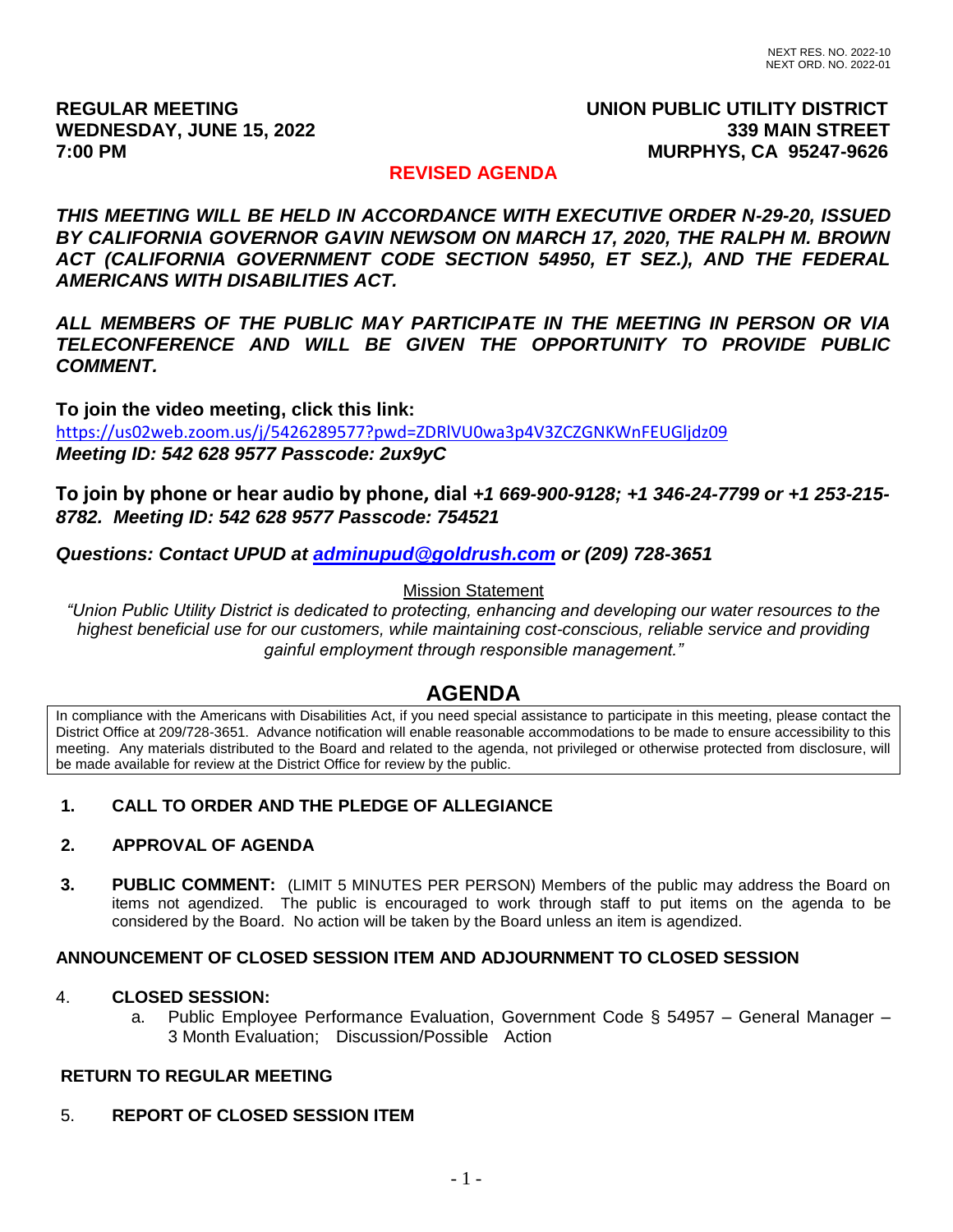#### **CONSENT AGENDA**

Consent agenda items are expected to be routine and non-controversial. They will be acted upon by the Board at one time without discussion. Any board member, staff member or interested party may request removal of an item from the consent agenda for later discussion.

#### 6. **APPROVAL OF MINUTES:**

- a. \*January 19, 2022 Regular Meeting
- b. \*February 16, 2022 Regular Meeting
- c. \*March 16, 2022 Regular Meeting
- d. \*April 20, 2022 Regular Meeting
- e. \*May 23, 2022 Special Meeting

## 7. **EXPENDITURES:**

- a. \*April 2022
- b. \*May 2022

## **REGULAR MEETING AGENDA**

#### 8. **FINANCIAL REPORTS**:

- a. \*Cash Receipts April 2022 \*Cash Receipts – May 2022
- b. \*Fund Balance Report April 2022 \*Fund Balance Report – May 2022
- c. \*Balance Sheet & Income Statement April 2022 \*Balance Sheet & Income Statement – May 2022
- 9. **OLD BUSINESS:** There is no Old Business.

#### 10. **NEW BUSINESS:**

- a. Request to Review Issues with 6" Irrigation Line Don Peirano; Discussion/Possible Action
- b. \*Request for Leak Adjustment for #6606-000 Dan & JoAnn Von Aspern; Discussion/Possible Action
- c. \*Request for Transfer of Irrigation Service Pending Sale of Property from #5089-000 A Walker/T Hensley, 1053 Hwy 4, Vallecito, to John & Bobby Semsen, effective with close of escrow; Discussion/Possible Action
- d. \*Request for UPUD's Vote on Ballot for Open LAFCO Independent Special District Position; Discussion/Possible Action
- e. \*Approval of UPUD FY 2022-2023 Preliminary Budget; Discussion/Possible Action
- f. \*Approval of Submission of WEX Fuel Card Application; DiscussionPossible Action
- g. \*Delegate Authority to General Manager to Select IT Support Company; Discussion/Possible Action
- h. Review of UPUD Regular Meeting time; Discussion/Possible Action
- i. Review of UPUD Committees; Discussion/Possible Action
- j. \*Approval of COVID-19 State of Emergency Authorizing Remote Teleconference Meetings (June 21, 2022 – July 20, 2022); Discussion/Possible Action……….................Res No. 2022-09